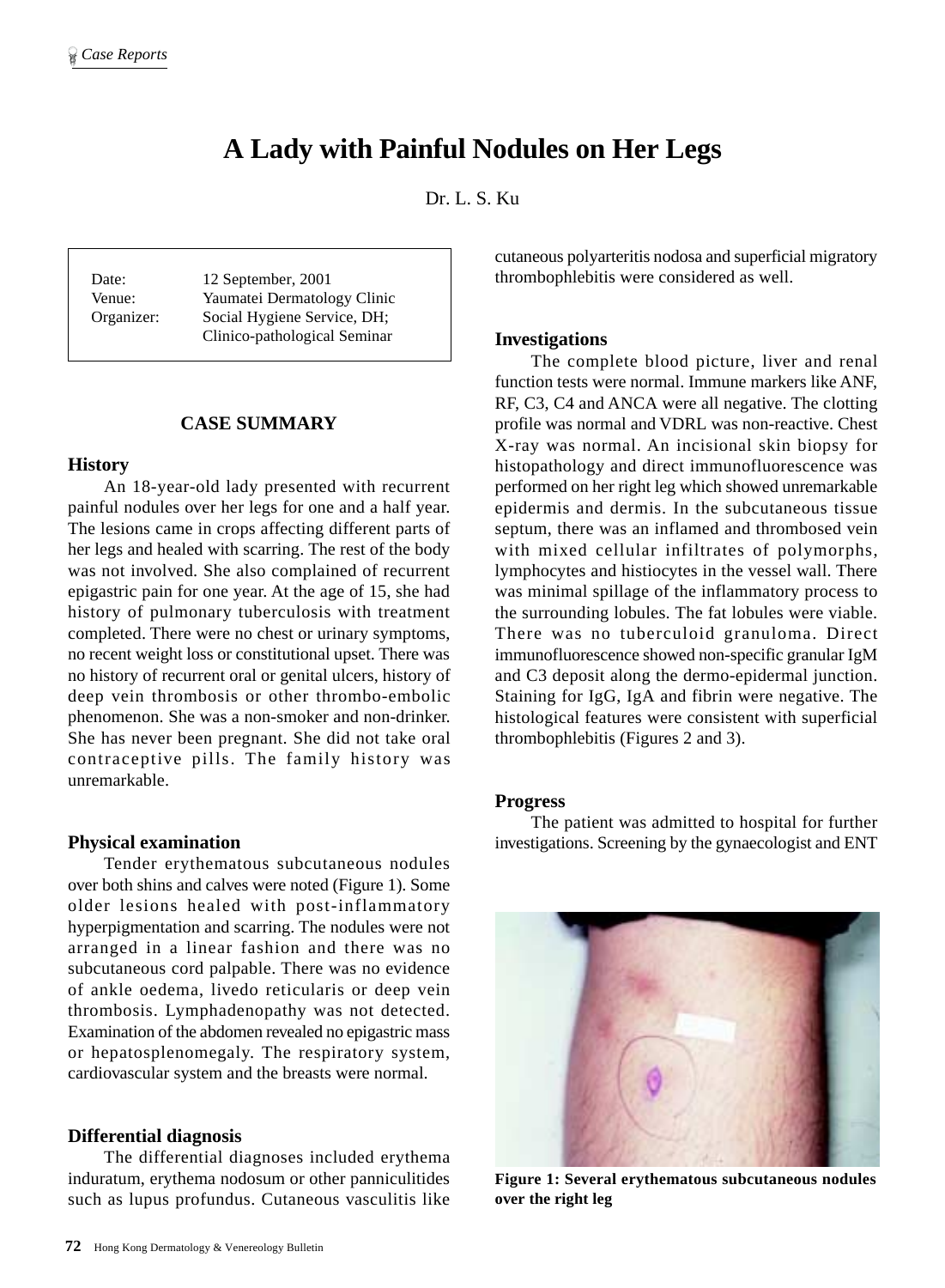

**Figure 2: There is intraluminal thrombus formation in a large subcutaneous vascular structure with inflamed muscular wall. Note the relative sparing of surrounding tissue in the upper field. (By courtesy of Dr. K. C. Lee, Department of Pathology, QEH)**



**Figure 3: (Left) Please note again the luminal thrombosis and the presence of lymphocytes and histiocyte infiltration in the wall of the vessel. (Right) This is the same field as that on the left with elastic stain. Note a thin but complete internal elastic layer and most importantly incomplete concentric elastic tissue inside the muscle coat. (Insert) A subcutaneous vein of lower leg under elastic stain. Note again the prominent complete internal elastic layer, concentric rings of elastic tissue in muscle coat and the presence of a valve. (By courtesy of Dr. K. C. Lee, Department of Pathology, QEH)**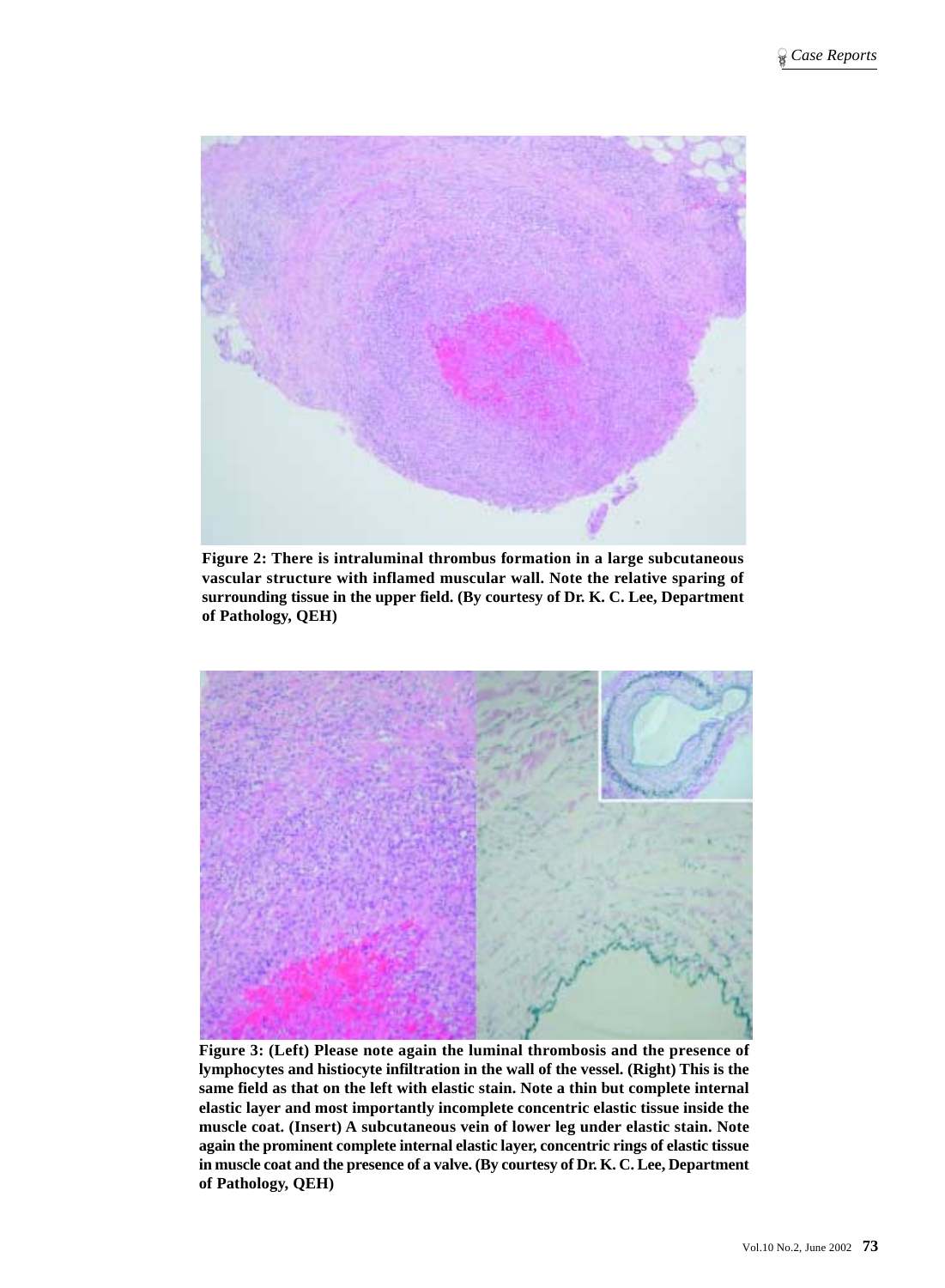surgeon were unremarkable. CEA and AFP were normal. There was no occult blood detected in the stool. No abnormalities were detected in the following tests, including doppler ultrasonogram of the legs, oesophagogastro-duodenoscopy, barium enema and computerized tomogram scan of the abdomen. Further investigations for a possible hypercoagulable state including lupus anticoagulant screening, anti-thrombin III, protein C were all normal. The level of protein S was initially found to be low, 57% (normal: 65-140%). But with subsequent recheck it was confirmed to be normal by haematopathologist. She was closely followed up to look out for subsequent development of occult malignancies.

# **REVIEW ON SUPERFICIAL MIGRATORY THROMBOPHLEBITIS (SMT)**

## **Clinical features**

SMT is classified under the group of septal panniculitides with vasculitis. The typical signs are erythematous, tender subcutaneous nodules arranged in a linear fashion with a cord-like thickening of the subcutis along the involved vein. They are usually located on the lower limbs but involvement of the arms and the abdomen have also been reported. Characteristically, the location of the nodules changes from one day to another as multiple segments of the vein may be involved and hence the condition is termed "migratory".<sup>1</sup>

### **Differential diagnosis**

The differential diagnoses of SMT include erythema nodosum, erythema induratum and other panniculitis. Vasculitis, for example, cutaneous polyarteritis nodosa, sarcoidal granulomas, bacterial or fungal septic thrombophlebitis and lymphangitis have to be considered.

## **Aetiology**

This form of septal panniculitis usually occurs without any documented underlying disease. It is most frequently a complication of varicose veins. The condition may develop from either a primary or secondary hypercoagulable state.<sup>2</sup> Hypercoagulable state is any condition that promotes excessive coagulation within the vascular system. A primary

hypercoagulable state is due to a specific defect in the constituents of coagulation, fibrinolysis, or both. Deficiencies of factor XII, anti-thrombin III, heparin cofactor II, protein C and protein S as well as disorder of t-plasminogen activator, dysfibrinogenaemia, lupus anticoagulant and anticardiolipin antibody syndrome may produce a primary hypercoagulable state that leads to SMT.3 Clinical indicators that suggest a primary hypercoagulable state include a family history of thrombosis, recurrent thrombosis without an apparent precipitating factor, thrombosis at an unusual site, thrombosis at an early age, and resistance to conventional antithrombotic therapy.<sup>3</sup> A secondary hypercoagulable state may occur under the following conditions: malignancy, pregnancy, consumption of oral contraceptives, infusion of prothrombin complex concentrate, Bechet's disease and thromboangiitis obliterans.

## **Histopathology**

Histopathologically, the lesion is centered around a large vein in the subcutis, usually in the septal region. The affected vein has a thick wall with the smooth muscle distributed in fascicles in the wall. The thrombus often completely occludes the lumen. An inflammatory infiltrate extends between the muscle bundles and a short distance into the tissue surrounding the vein. The infiltrate is composed of many neutrophils in early lesions, but later it consists mainly of lymphocytes, macrophages, and a few giant cells. Granulomas with giant cells can be found within the wall or within the lumen of the affected vessel if recanalization of the vein takes place.

## **SMT and malignancy**

The main concern of SMT is the paraneoplastic character. Isolated vein thrombophlebitis is uncommonly associated with internal malignant disease whereas multiple and migratory lesions are much more often paraneoplastic. When the diagnosis of SMT is made, the patient should be examined and investigated carefully to detect any underlying occult malignant disease or hypercoagulable state.

In 1865, Trousseau described an association between SMT and malignancy. The incidence of thrombotic episodes in patients with malignancy ranges from 5% to 15%. The thrombotic rate for pancreatic carcinoma may be as high as 50%. SMT is also